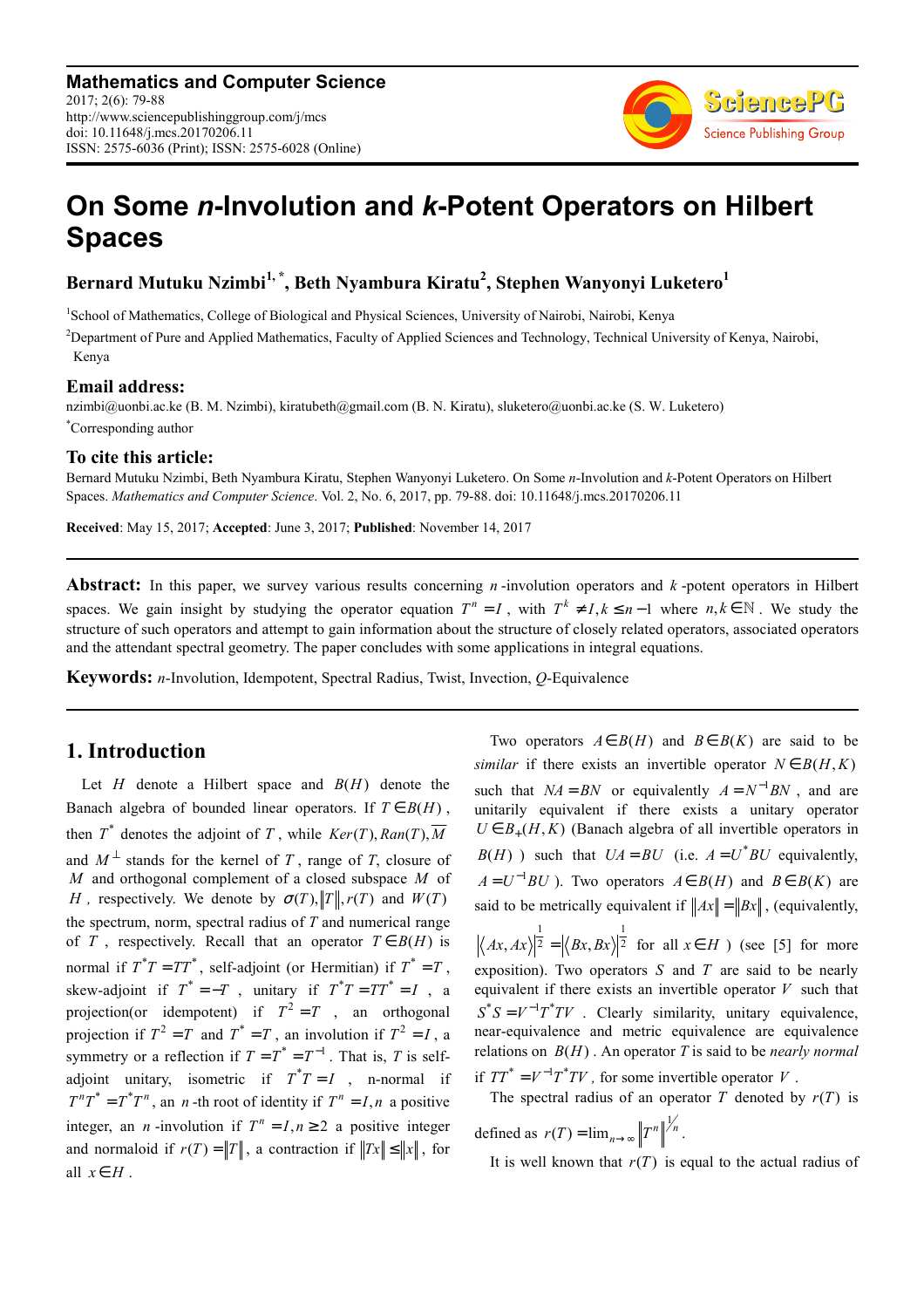the spectrum, that is,  $r(T) = \sup\{|\lambda| : \lambda \in \sigma(T)\}$ . The numerical range of  $T \in B(H)$  is defined by  $W(T) = \{(Tx, x) : x \in H, ||x|| = 1\}$ . Behaviour of the powers  $T<sup>n</sup>$  of a linear operator *T* on a Hilbert space *H* has been studied by some researchers, leading to important applications. It is well-known that linear operators and their powers may behave quite differently.

## **2. Main Results**

Theorem 2.1 ([5], Proposition 1.10).  $T \in B(H)$  is similar to a unitary operator if and only if  $T$  and  $T^*$  are both similar to isometries.

An operator  $T \in B(H)$  is said to be algebraic if there exists a nonzero polynomial  $p(t) \in F[t]$  such that  $p(T) = 0$ . An algebraic operator  $T \in B(H)$  is said to be of order *n* if  $p(T) = 0$  for  $p(t) \in F[t]$  such that the degree of *p* is *n* and  $q(T) \neq 0$  for any polynomial of degree less than *n*. Algebraic operators with characteristic polynomial  $p(t) = \lambda^n - 1$ ,  $n \ge 2$  are said to be generalized involutive of order *n* or *n* -involutions and their characteristic roots are nth roots of unity.

Operators such that  $T^n = I$  are similar to unitary operators. Indeed, if  $T<sup>n</sup>$  is a contraction then  $T$  is similar to a contraction *C*, which implies that  $C^n = I$  which in turn implies that *C* is unitary (by use of the Nagy-Foias-Langer Decomposition for contractions ([5], § 5.1)). Operators of the form  $T = e^{-n} I$  provide the simplest example of  $n - 1$  $2\pi k i$ 

involution operators in Hilbert spaces. It has been shown in ([3], Theorem 1) that all *n* -involutions are of this form. Clearly an *n* -involution need not be unitary although it is norm-preserving and invertible. Note that if T is an *n* involution then  $T^{-1}$  and  $T^*$  are *n*-involutions (see [1], [6], [10]). We may have operators T such that  $T^n = I$ , with  $\sigma(T) \subseteq \partial D$  but  $||T|| \geq 1$ .

Example 1. Let 
$$
A = \begin{pmatrix} -1 & 1 \\ 0 & 1 \end{pmatrix}
$$
. Clearly  $A^2 = I$ . A simple

computation shows that *A* is not unitary, although it is similar to a unitary operator. Note that every operator similar to a unitary operator is invertible.

Theorem 2.2 If *S* and *T* are similar then  $S<sup>n</sup>$  and  $T<sup>n</sup>$  are similar.

Theorem 2.3 Every *n* -involution *T* is invertible.

Proof. The fact that  $T^2 = I$  implies that *T* is leftinvertible and right-invertible, and hence invertible.

Clearly if T is *n*-involution then  $T^{n-1} = T^{-1}$  (see [6]) and all the previous results hold. We note that an *n* -involution need not be unitary. The following result gives a condition under which an *n* -involution is unitary.

Corollary 2.4 ([2], Corollary 6, § 3.7.3) If *T* is normaloid

and  $T^k = I$ , then *T* is unitary.

Proof. Recall that for any operator  $T$ , we have that  $T^k \leq ||T||^k$  . Since *T* is normaloid, we have that  $T^k \bigg| = \|T\|^k = \|T\|$  . Since  $T^k = I$  it is true that  $1 = \|T^k\| = \|T\|^k = \|T\|$ , whence  $\|T\| \le 1$ .

Thus *T* is an invertible isometry and is therefore a unitary operator.

Define the set  $\eta_T = \left\{ T \in B(H) : T^n = I, n \in \mathbb{N} \right\}$ . Clearly,  $\eta_T$  is a self-adjoint sub-algebra of *n*-involutions on *H*. It is

clear that if  $T \in \eta_T$ , then  $T^* \in \eta_T$ .

Theorem 2.5 *Let S and T be unitarily equivalent operators in a Hilbert space H . Then S is normaloid if and only if T is.* 

Proof. Suppose U is a unitary operator. Then  $S = U^*TU$ implies that  $S^n = U^*T^nU$ , so that  $||S^n|| = ||T^n||$  for every integer  $n \ge 1$ . Thus *S* is normaloid if and only if *T* is.

Theorem 2.6 *If*  $T \in \eta_T$ , then *T is n*-normal.

Note that  $T \in B(H)$  is *n*-*normal* if and only if  $T^n$  is a normal operator. In other words, the *n*-normality of *T* is equivalent to the statement that  $T^{n*}T^n = T^nT^{n*}$ .

Theorem 2.7 Let  $S, T \in B(H)$  be such that  $S \in \eta_S$  and *S* and *T* are unitarily equivalent, *n* then  $T \in \eta_T$ .

Proof. Using  $T^n = I$  and  $S = UTU^*$ , where U is unitary, we have that  $S^n = UT^nU^*$  . Rewriting, we have  $T^n = US^nU^* = I$ . This proves the claim.

Note that Theorem 2.7 is also true if unitary equivalence is replaced by similarity.

The next result shows that quasisimilarity leaves the *n* involutory property invariant.

Proposition 2.8 If  $S \in \eta_S$  and S and T are quasisimilar, then  $T^n = I$ .

Proof. Suppose  $S^n = I$  and suppose S and T are quasisimilar with quasi-affinities X and Y such that  $XS = TX$ and SY = Y T. A simple calculation shows that  $XS^n = T^n X$  $S^{n}Y = YT^{n}$  (i.e.  $S^{n}$  and  $T^{n}$  are quasisimilar). Using the fact that  $S^n = I$ , we have  $T^n X = X$  and  $YT^n = Y$ . This says that  $(T^n - I)$   $X = 0$  and Y  $(T^n - I) = 0$ . This implies that

Ran(X)=Ker( $T^n - I$ ) and Ran( $T^n - I$ ) = Ker(Y), respectively.

Using the fact that *X* and *Y* are quasi-affinities, we have that  $Ker(T^n - I) = H$  and  $Ran(T^n - I) = \{0\}$ . These two statements imply that  $T^n - I = 0$ , which is equivalent to  $T^n = I$ . This proves the claim.

The following two results follow from definitions.

Proposition 2.9 Let *S* be a self-adjoint involution which is metrically equivalent to  $T$ . If  $T$  is self-adjoint then it is an involution.

Proposition 2.10 Let  $S \in \eta_S$  and suppose that *S* and T are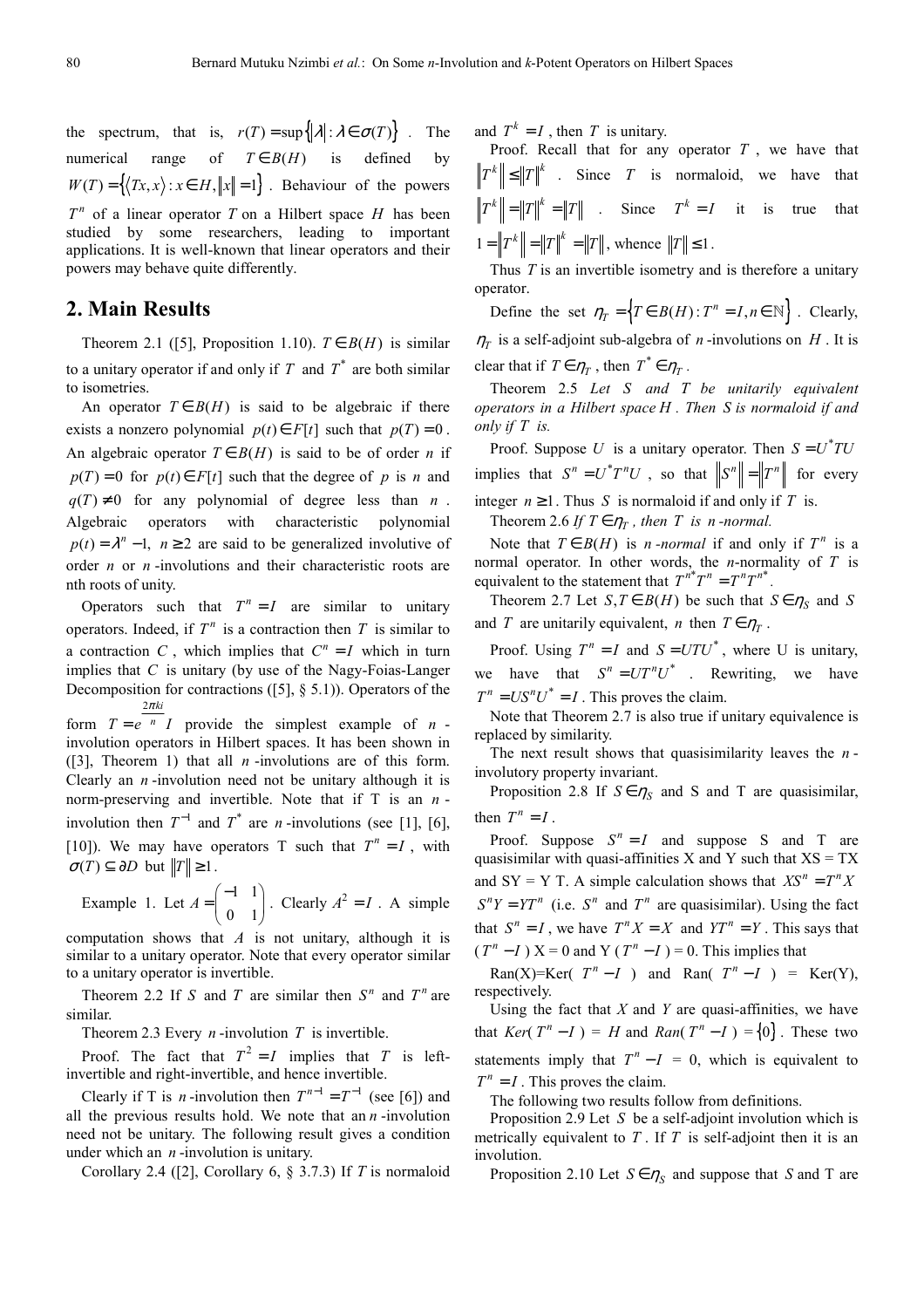nearly equivalent. Then  $T \in \eta_T$  if S and T are self-adjoint.

Theorem 2.11 If  $T^n = I$  and  $S^n = I$ , then *TS* is an *n*involution if and only if TS = ST.

Proof. Using TS = ST we have  $(TS)^n = T^nS^n = I^2 = I$ . The converse is trivial.

Theorem 2.12 If T is an n-involution, then  $r(T) = 1$ .

Proof. Recall that  $r(T) = \lim_{n \to \infty} ||T^n||_n^{\frac{1}{n}}$ . Thus if  $T^n = I$ , then

$$
1 = r(T^n) = \lim_{n \to \infty} \left\| T^n \right\|_{\infty}^{1/n} = \lim_{n \to \infty} \left( \left\| T^{nk} \right\|_{\infty}^{1/k} \right)^k
$$

$$
= \lim_{n \to \infty} \left( \left\| T^{nk} \right\|_{\infty}^{1/k} \right)^n = \left( r(T) \right)^n
$$

Thus  $r(T) = 1$ .

Remark. Note that if  $||T^n|| = 1$ , then  $r(T) = 1$ . However, there are operators *T* such that  $||T|| = 1$  does not imply that  $T^n \leq 1$ . For instance, the unilateral shift *S* on  $\ell^2(\mathbb{N})$  is such that  $||S|| = 1$  but  $||S^n|| = 0$  as  $n \to \infty$ . Note also that  $T^n$  = 1 need not imply that  $\|T\| = 1$ . To see this, consider  $1 \quad 2 \quad 0$ 

the operator represented by the matrix  $0 \t -1 \t 0$  $0 \t 0 \t 1$  $T = \begin{bmatrix} 1 & 2 & 0 \\ 0 & -1 & 0 \end{bmatrix}$  $=\begin{bmatrix} 0 & -1 & 0 \\ 0 & 0 & 1 \end{bmatrix}$ . A

simple calculation shows that  $T^2 = I$  but  $||T|| = 1 + \sqrt{2} > 1$ .

The result below gives a condition when  $||T^n|| = 1$  implies that  $||T|| = 1$ .

Note that if *T* is normal then  $||T^n|| = ||T||^n$ . Consequently, if *T* is a normal *n*-involution then  $||T|| = 1$ . This follows from the fact that  $1 = \|T^n\| = \|T\|^n$ .

Theorem 2.13 *If T* is a normal n-involution then  $||T|| = 1$ .

Proof. This follows from the fact that  $1 = ||T^n|| = ||T||^n$ .

Theorem 2.13 also holds when normal is replaced by normaloid operator.

Theorem 2.14 If T is an n-involution, then T is n-normal, for some  $n \in \mathbb{N}$ .

Proof. This follows easily from  $T^nT^* = T^*T^n$ . Example 2. The operator with matrix  $T = \begin{pmatrix} 0 & -1 \\ 1 & 0 \end{pmatrix}$  $T = \begin{pmatrix} 0 & -1 \\ 1 & 0 \end{pmatrix}$  $=\begin{pmatrix} 0 & 1 \\ 1 & 0 \end{pmatrix}$  is

normal and  $T^4 = I$  and hence  $T \in \eta_T$ . A simple computation shows that T is 4-normal.

Definition 2.15 Let C be a simple smooth closed oriented curve and let  $\alpha(t)$  be a one-to-one mapping of C onto itself. The function  $\alpha(t)$  is called a shift function or simply a shift on C. A shift  $\alpha(t)$  is called a Carleman shift if  $\alpha[\alpha(t)] \equiv t, t \in C$ .

Here  $\alpha_n(t) \equiv \alpha[\alpha_{n-1}(t)]$ ,  $t \in C$ ,  $\alpha_1 = \alpha(t)$ , denotes the n-th iteration of  $\alpha(t)$ ,  $n = 2, 3, \dots$ .

Let  $C = \partial D$  denote the unit circle and  $\alpha(t) = e^{nt}$ . 2 *i* π Evidently  $\alpha(t)$  is a generalized Carleman shift of order n, preserving the orientation of C. The function  $\alpha(t) = \frac{1}{t}$  is a Carleman shift of order 2 on C, changing the orientation of  $\mathcal{C}$ 

#### **3. Spectral Properties of** *n***-Involutions**

In this section we study some spectral properties of *n*involutions.

Theorem 3.1 *If T is an n-involution, then*  $0 \notin \sigma(T)$ .

Proof. Follows from the fact that *T* is invertible.

Recall that a complex number  $\lambda$  is said to be unimodular if  $\lambda = e^{2\pi i k}$  for some  $k \in \mathbb{R}$ .

Proposition 3.2 *If T is an n-involution then every component of the spectrum of T intersects the unit circle.* 

Proof. Since  $T^n = I$  we have that  $1 = r(T^n) \le ||T^n|| \le ||T||^n \le r(T^n)$ . Suppose that  $r(T) > 1$ . Then there exists a non-zero vector  $y \in H$  such that  $||T^n y|| \to \infty$ as  $n \to \infty$ , a contradiction to  $||T^n|| = 1$ . This proves that  $r(T)$  $= 1.$ 

Theorem 3.3 Let H be a finite dimensional complex Hilbert space. An operator  $T \in B(H)$  is an n-involution if and only if it is similar to a diagonal matrix operator with unimodular entries.

Proof. From Theorem 3.2 every component of the spectrum of *T* intersects the unit circle. Since *H i*s finite dimensional,  $\sigma_p(T) = \sigma(T) = \{ \lambda_1, \lambda_2, \dots, \lambda_m \}$  with  $\lambda_1, \lambda_2, \dots, \lambda_m \in \partial D$ . By the Jordan canonical decomposition, the matrix *T* is similar to a block-diagonal matrix

$$
T = \begin{pmatrix} T_1 & 0 & \cdots & 0 \\ 0 & T_2 & \cdots & 0 \\ \vdots & \vdots & \ddots & \vdots \\ 0 & 0 & \cdots & T_m \end{pmatrix}, \text{ where } T_i = \lambda_i I_m \text{ and } I_m \text{ is the}
$$

*m* -dimensional identity matrix.

Corollary 3.4 If T is an n-involution then the only eigenvalues of T are of the form  $2\pi$ ik

$$
\lambda_k = e^{-n}, |\lambda_k| = 1, n, k \in \mathbb{N}, 0 \le k \le n - 1.
$$

Theorem 3.4 can be generalized as follows.

Theorem 3.5 Let T be an n-involution. A scalar  $\lambda \in \sigma(T)$  if *and only if*  $|\lambda| = 1$ .

An operator *T* is called an *n*-*symmetry* if it is a unitary *n*involution, that is,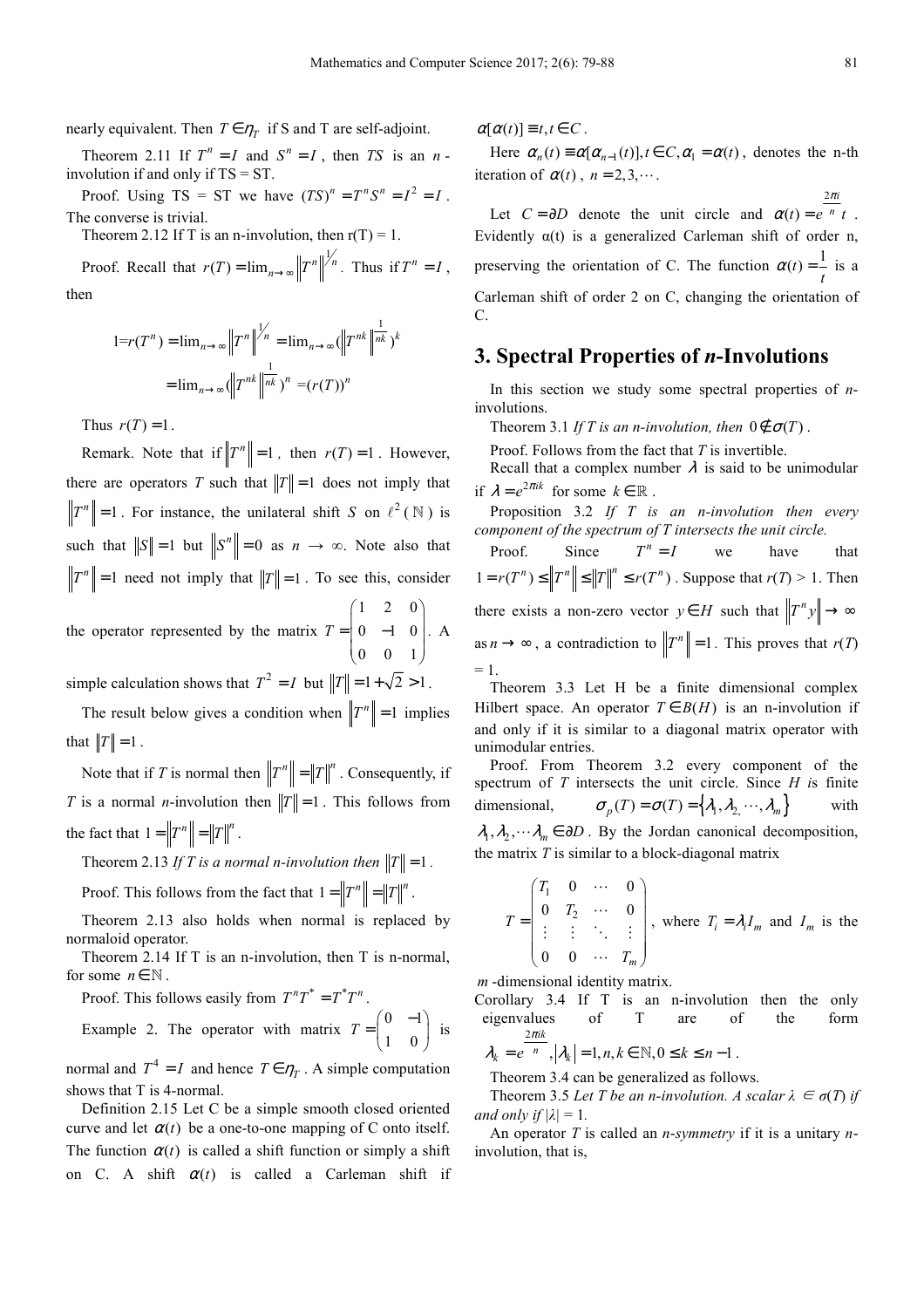$$
I = T^n = (T^{-1})^n = (T^*)^n.
$$

An operator *T* is an *n*-*reflection* if  $T^n = I$  and  $\dim ( \text{Ran}(T - I) ) = 1$ .

Example 3. The operators 
$$
A = \begin{pmatrix} 1 & 1 \\ 0 & -1 \end{pmatrix}
$$
 and

1 0 1 0 1 0  $0 \t 0 \t -1$  $B = \begin{pmatrix} 1 & 0 & 1 \\ 0 & 1 & 0 \end{pmatrix}$  $=\begin{pmatrix} 0 & 1 & 0 \\ 0 & 0 & -1 \end{pmatrix}$  acting on  $C^2$  and  $C^3$ , respectively are 2 -

reflections since a simple calculation shows that  $A^{2} = I, B^{2} = I$  and

 $\dim ( Ran(A - I)) = 1$  and  $\dim ( Ran(B - I)) = 1$ .

The following claims follow easily from definitions.

Theorem 3.6 An operator  $T \in B(H)$  is an *n*-reflection if and only if T is similar to a diagonal matrix  $D = diag(1, 1, \dots, -1)$ .

Theorem 3.7 An operator  $T \in B(H)$  is an n-involution if and only if T is similar to a diagonal matrix  $D = diag(\lambda_i)$ ,  $|\lambda_i| = 1$ .

Note also that if *T* is an *n*-involution then  $\sigma(T^{-1}) = \sigma(T^{n-1})$ .

Clearly the following operator class inclusion holds

*n* − Symmetries  $\subset$  *n* − Reflections  $\subset$  *n* − Involutions  $\subset$ *n*-Normal

Example 4. The operator  $T: L^2(\mathbb{R}) \to L^2(\mathbb{R})$  defined by  $(Tf)(t) = \overline{f(-t)}$ , where the bar denotes complex conjugation and  $t \in R$  is an involution. Clearly

$$
(T^2 f)(t) = (T \overline{f})(-t) = \overline{f}(-(-t)) = f(t).
$$

The reflection operator  $R : L^2(\mathbb{R}) \to L^2(\mathbb{R})$  defined by  $(Rf)(t) = f(-t)$  is an involution which is unitary.

Clearly reflections are self-adjoint involutions.

# **4.** *n***-Involutions, Associated Idempotents,**  *k***-Potents and Geometry**

Involutions have a wide range of applications in geometry. Interestingly, there is a close relationship between *n* involutions and idempotent operators.

Proposition 4.1 *(a). If T is an involution then*  1

$$
P = \frac{1}{2}(I+T)
$$
 is an idempotent operator.

(b). If P is an idempotent operator then  $T=2P-I$  is an *involution.* 

Proof.

(a). 
$$
T^2 = I \Rightarrow P^2 = [\frac{1}{2}(I+T)]^2
$$

$$
\frac{1}{4}(I + 2T + T^2) = \frac{1}{2}(I + T) = P
$$
  
(b).  $P^2 = P \Rightarrow T^2 = (2P - I)^2$   
=  $4P^2 - 2P - 2P + I = 4P - 4P + I = I$   
It is clear that the map  $\psi : B(H) \rightarrow B(H)$  defined by

 $\psi(T) = \frac{1}{2}(I+T) = P$  is a bijective correspondence between the class of involutions and that of idempotent operators. We

shall call the involution *T* and the idempotent *P associated.*

Proposition 4.2 *If P is a rank one idempotent operator then the operators* 

$$
\begin{pmatrix} I-2P & P \ 0 & I \end{pmatrix}, \begin{pmatrix} I-P & P \ P & I-P \end{pmatrix}, \begin{pmatrix} I-P & I \ P & P-I \end{pmatrix}
$$

*are involutions.* 

Exan

Theorem 4.3  $T \in B(H)$  *is an involution if and only if it is the difference of a pair of complementary idempotent operators.* 

Proof. Suppose that  $T = P - Q$ ,  $P^2 = P$ ,  $Q^2 = Q$  and  $P + Q$  $= I$ . Then  $T^2 = (P - Q)^2 = P^2 + Q^2 = P + Q = I$  because *PQ*  $= QP = 0$ . This proves that *T* is an involution. Conversely, if *T* is an involution, we put  $P = \frac{1}{2}(I+T)$  and  $Q = \frac{1}{2}(I-T)$ . Then  $P - Q = T$  and it is easy to see that this decomposition is unique:

$$
T = P - Q, P + Q = I \Rightarrow P = \frac{1}{2}(I + T).
$$
  
1  
1  
1  
2  
2  
3  
1  
2  
2  
3  
1  
2  
3  
1  
2  
3  
1  
0  
0  
1  
0  
0  
1  
0  
0

0 1 0  $2P-I = |1 \ 0 \ 0$  $0 \t 0 \t -1$  $T = 2P - I = \begin{pmatrix} 0 & 1 & 0 \\ 1 & 0 & 0 \end{pmatrix}$  $= 2P - I = \begin{pmatrix} 1 & 0 & 0 \\ 0 & 0 & -1 \end{pmatrix}$  as its associated involution.

Theorem 4.4 *Two involutions are similar if and only if their associated idempotent operators are similar.* 

Proof. Suppose  $T_1$  and  $T_2$  are involutions acting on a Hilbert space *H* such that

 $T_1 = X^{-1}T_2X$ . Then the associated idempotent operators are  $P_1 = \frac{1}{2}(I + T_1)$  and  $P_2 = \frac{1}{2}(I + T_2)$ , respectively. Clearly,  $T_1 = 2P_1 - I$  and  $T_2 = 2P_2 - I$ . Upon substitution, we have  $2P_1 - I = X^{-1}(2P_2 - I)X$  and upon simplification we have that  $P_1 = X^{-1} P_2 X$ . Conversely, if  $P_1 = X^{-1} P_2 X$ , then  $T_1$ ) =  $X^{-1}(\frac{1}{2}(I + T_2))$  $\frac{1}{2}(I+T_1) = X^{-1}(\frac{1}{2}(I+T_2))X$ . A simple calculation shows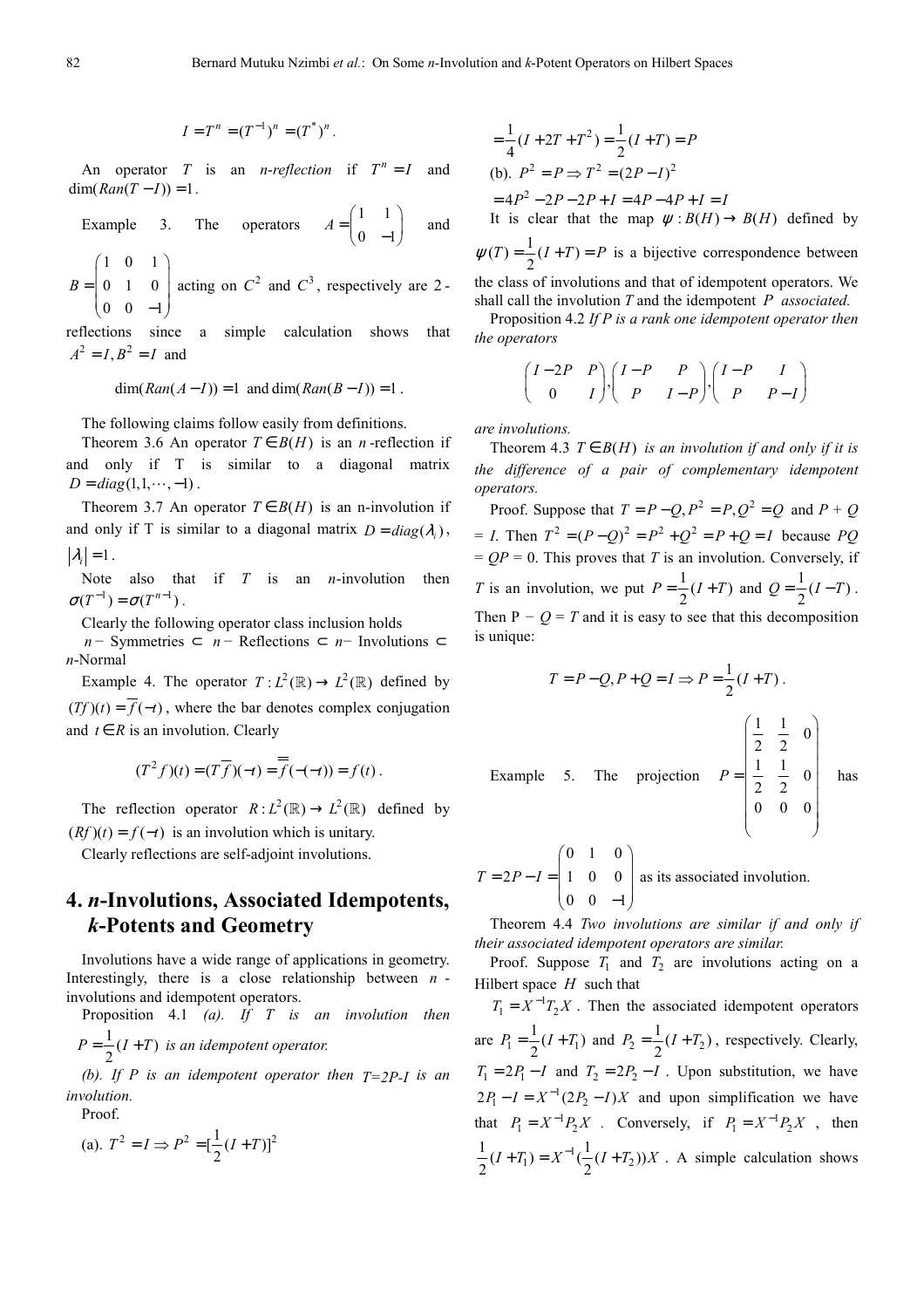that  $T_1 = X^T T_2 X$ . This proves the claim.

Remark. An idempotent operator need not be self-adjoint. We give a condition under which it is self-adjoint in terms of its associated involution.

Proposition 4.5 *An involution is self-adjoint if and only if its associated idempotent is self-adjoint.* 

Proof. Let *T* be a self-adjoint involution. Then  $P^* =$  $\mathbf{1}$  $\frac{1}{2}(I + T^*) = \frac{1}{2}$  $\frac{1}{2}(I+T) = P$ , where *P* is the associated idempotent. Conversely if  $P^* = P$ , then  $T^* = 2P^* - I = 2P - I = T$ . This proves the assertion.

Remark. It is clear that if *T* is an involution, then  $\pm I, \pm T, \pm T^*$  exhaust the set of involutions. Note also that the sum of involutions need not be an involution: For instance, if *T* is an involution, then  $-T$  is but  $(T + T)^2 = 0 \neq I$ . The product of two involutions also need not be an involution unless they commute, as seen in Theorem 2.11.

Theorem 4.6 *If*  $T \in B(H)$ , then the following assertions *are equivalent.* 

- *(a).*  $T = T^*$  *and*  $T^2 = I$ .
- (b). T is normal and  $T^2 = I$ .
- *(c). There exists an orthogonal projection such that*
- $P = \frac{1}{2}(I+T)$ .

Proof. We first note that assertion (a) says that *T* is a selfadjoint unitary or a symmetry.

(a)  $\Rightarrow$  (b): Suppose *T* = *T*<sup>\*</sup>. To see that *T* is normal, note that  $T^*T = TT^* = T^2$ .

(b) 
$$
\Rightarrow
$$
 (c): Let  $P = \frac{1}{2}(I+T)$ . Then  
\n
$$
P^*P = [\frac{1}{2}(I+T^*)][\frac{1}{2}(I+T)]
$$
\n
$$
= \frac{1}{4}(T^*T+T+T^*+I)
$$
\n
$$
= \frac{1}{4}(TT^*+T+T^*+I)
$$
\n
$$
= [\frac{1}{2}(I+T)][\frac{1}{2}(I+T^*)]
$$
\n
$$
= PP^*
$$

and

$$
P^{2} = \left[\frac{1}{2}(I+T)\right]^{2}
$$
  
=  $\frac{1}{4}(T^{2} + 2T + I)$   
=  $\frac{1}{4}(2I + 2T)$   
=  $\frac{1}{2}(I+T)$   
=  $P$ 

$$
P^*=P.
$$

(c)  $\Rightarrow$  (a): Let  $T = 2P - I$ . Then

and

$$
T^2 = (2P - I)^2 = 4P - 4P + I = I
$$

 $T^* = 2P^* - I = 2P - I = T$ 

The following result gives a condition under which an involution is unitary.

Theorem 4.7 *If P is an orthogonal projection (self-adjoint idempotent), then the associated involution*  $T = 2P - I$  *is unitary.* 

Proof. This follows from

$$
T^*T = (2P^* - I)(2P - I)
$$

$$
= 4P - 4P + I
$$

$$
= I
$$

$$
= (2P - I)(2P^* - I)
$$

$$
= TT^*
$$

If *P* is a projection, then the linear operator  $T = I + (\lambda - 1)P, \lambda \in \mathbb{R}, \lambda \neq 0$  is called a *dilatation* in the ratio  $\lambda$ . In the special case  $\lambda = 1$ , the dilatation becomes the identity operator. If  $\lambda = 0$ , *T* is a projection and if  $\lambda = -1$ , then *T* is an involution (indeed, a unitary involution, if *P* is an orthogonal projection).

An *invection* T is a linear operator satisfying  $T^4 = I$ . That is, *T* is a 4-involution.

Proposition 4.8 *Every involution is an invection.* 

Remark. We note that the converse of Proposition 4.8 is not true in general. There exist non-involutory 4-involutions. For instance,  $A = \begin{pmatrix} 0 & -1 \\ 1 & 0 \end{pmatrix}$  $A = \begin{pmatrix} 0 & -1 \\ 1 & 0 \end{pmatrix}$  $= \begin{pmatrix} 1 & 0 \end{pmatrix}$  is a 4-involution which is not an

involution. Geometrically, the 4-involutions *A* and −*A* represent rotations through  $90^\circ$  and  $-90^\circ$ , respectively.

The following operators are also 4-involutions:

$$
A = \begin{pmatrix} -4 & 7 & -5 \\ -3 & 6 & -5 \\ -2 & 4 & -3 \end{pmatrix}, B = \begin{pmatrix} -1 & 2 & -2 \\ -1 & 2 & -1 \\ 0 & 0 & -1 \end{pmatrix},
$$
  

$$
C = \begin{pmatrix} -11 & -9 & -15 \\ -4 & 3 & 8 \\ 10 & -8 & -15 \end{pmatrix}
$$

Maple Software shows that,  $\sigma(T) = \{-1, i, -i\}, \sigma(B) = \{-1, i, -i\}, \sigma(C) = \{-1, i, -i\}$  and that  $||A|| \approx 13.733$ ,  $||B|| \approx 3.606$  and  $||C|| \approx 25.814$ .

A simple computation shows that *A* and *B* are similar. A closer scrutiny reveals that  $tr(A) = tr(B)$ .

Theorem 4.9 *Let*  $A \in B(H)$  and suppose that  $A \neq I$ . If

and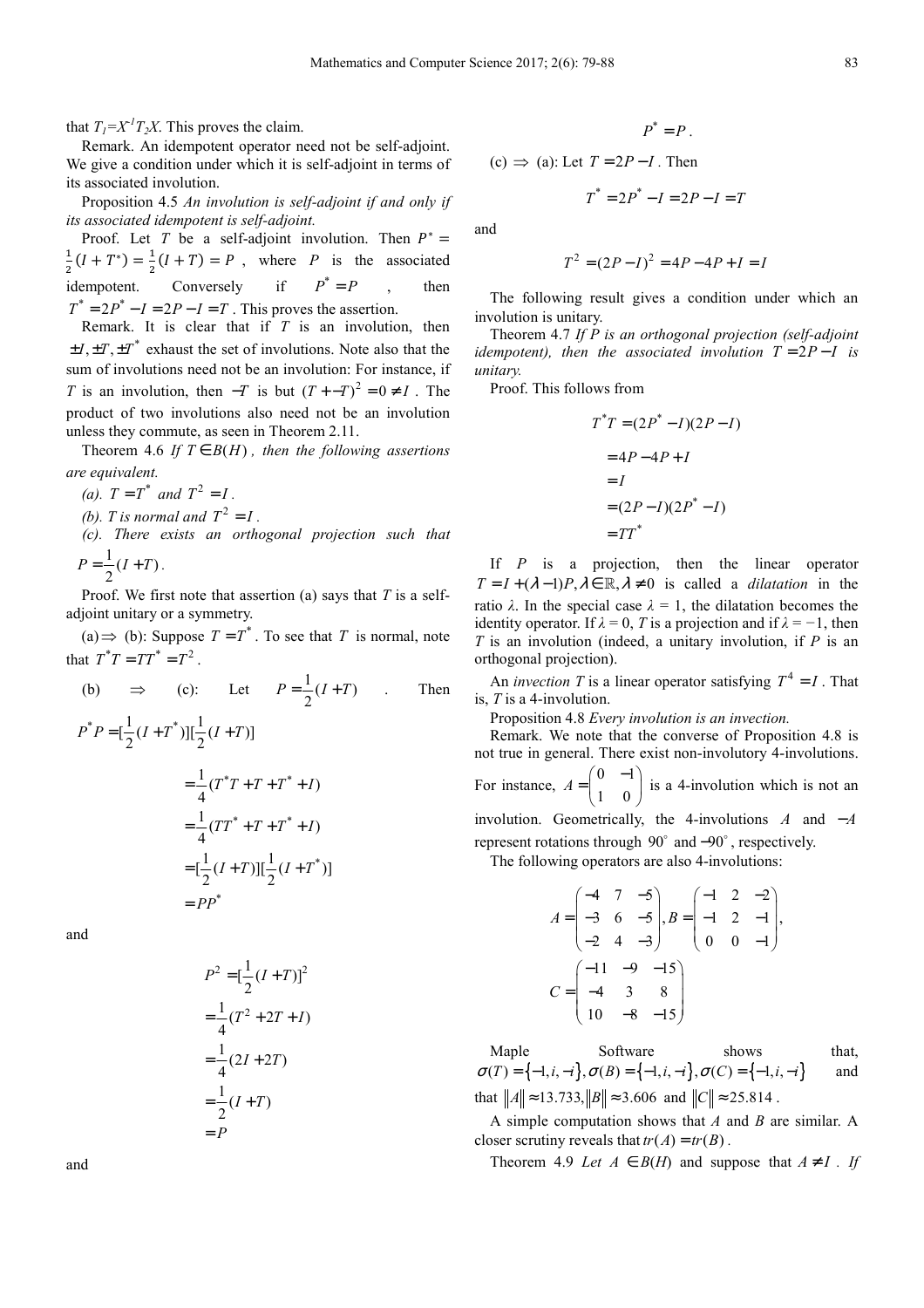$A^2 = I$  *i* then A is similar to an operator with matrix 0 0  $B = \begin{pmatrix} I & 0 \\ 0 & -I \end{pmatrix}$  $(I \ 0)$  $=\begin{pmatrix} 1 & 0 \\ 0 & -I \end{pmatrix}$ *.* 

We note that in Theorem 4.9 similarity cannot be replaced with unitary equivalence.

Let  $A \in B(H)$ . Consider the subspaces M and N defined by  $M = \{x \in H : Ax = x\}$  and  $N = \{x \in H : Ax = -x\}$ . Clearly M and N are A- reducing subspaces and  $H = M \oplus N$ .

Two *n*-involutions need not be similar. The following result gives a condition when two involutions are similar.

Corollary 4.10 *Let A, B*  $\in$  *B*(*H*)*. If A and B are n involutions and*  $tr(A) = tr(B)$ *, then A and B are similar.* 

Proof. Follows easily from Theorem 4.9.

Proposition 4.11 *If T* is a *n -involution, then*  $||T|| \ge 1$ .

We now try to characterize the class of *n*-involutions with norm 1.

Theorem 4.12 Let T be an n-involution. Then  $||T|| = 1$  if *and only if T is unitary.* 

Proof. The converse is trivial. Suppose  $T^n = I$  and  $T \parallel = 1$ . Then *T* is invertible, both *T* and  $T^{-1}$  are power bounded and hence similar to a unitary operator ([5], Corollary 1.16 and Proposition 3.8). The condition that  $||T|| = 1$  then shows that *T* is unitarily equivalent to a unitary and hence a unitary.

Remark. Theorem 4.12 is true if *T* is unitarily equivalent to the operator. Note that unitary equivalence in this case collapses to equality to  $\begin{pmatrix} I & 0 \\ 0 & I \end{pmatrix}$ 0 *I*  $\begin{pmatrix} I & 0 \ 0 & -I \end{pmatrix}$ . We note also that  $||A|| = ||B||$  is a necessary but not a sufficient condition for the

unitary equivalence or even similarity of any two operators *A*  and *B*. Corollary 4.13 *If*  $T \in B(H)$  *is unitary and*  $\sigma(T) \subseteq \{-1\}$ 

*and*  $\dim(H) < \infty$ , then *T* is a self-adjoint involution.

Proof. *T* unitary and  $\sigma(T) \subseteq \{-1\}$  implies that  $T^* = T^{-1}$ and  ${\sigma}(T^*) = {\sigma}(T^{-1}) \subseteq \{-1\}$ . *This is true if T is self-adjoint.* Thus  $T^2 = T^*T = I$ . This proves the claim.

Example 6. The following operators are 4-involutions with norm 1:

$$
A = \pm \begin{pmatrix} 0 & -1 \\ 1 & 0 \end{pmatrix}
$$
 and 
$$
B = \pm \begin{pmatrix} 0 & i \\ i & 0 \end{pmatrix}
$$
. A simple calculation

shows that they are unitary.

Theorem 4.14 *Every* 4*-involution can be decomposed as a product of two involutions.* 

Theorem 4.15 If T is a 4-involution then  $P = \frac{1}{4}(I + T^2 + T^3)$  is the associated idempotent operator.

Proof. Indeed, using Theorem 4.14, we have

$$
P^{2} = \frac{1}{16} [I + T^{2} + 3T^{2} + 4T^{3} + 3T^{4} + 2T^{5} + T^{6}]
$$

$$
= \frac{1}{16} [I + T^2 + T^4 + T^6 + 2T + 2T^2 + 4T^3 + 2T^4 + 2T^5]
$$
  
=  $\frac{1}{16} [4I + 4T = 4T^2 + 4T^3]$   
=  $\frac{1}{4} [I + T + T^2 + T^3]$   
= P

A linear operator *T* satisfying  $T^3 = -T$  is called a *twist*, *tripotent* if  $T^3 = T$  and *k-potent* if  $T^k = T$ , where  $k \ge 2$  is a positive integer. For more recent exposition on tripotent operators (see [8], [10]). The following result relates twists and 4-involutions.

Theorem 4.16 *Let*  $T \in B(H)$ .

*(a).* If T is a twist then  $A = I + T + T^2$  and  $A^{-1} = I - T + T^2 = A^3$  are 4*-involutions*. *(b). If A is a* 4*-involution then*   $T = \frac{1}{2}(A - A^3) = \frac{1}{2}(A - A^{-1})$  is a twist.

*(c). If T is a k-potent for*  $k \geq 2$ *, then Ran(T) is closed and*  $T^{k-1}$  is idempotent and that

$$
Ran(T) = Ran(T^2) = \cdots = Ran(T^k) ,
$$

and

$$
Ker(T) = Ker(T2) = \cdots = Ker(Tk).
$$

*With respect to the direct sum decomposition*  $H = Ran(T)$ ⊕ *Ker*(*T*)*, the operator T has a* 

2 × 2 operator matrix of the form 
$$
T = \begin{pmatrix} A & 0 \\ 0 & 0 \end{pmatrix}
$$
, where A:

 $\text{Ran}(T) \rightarrow \text{Ran}(T)$  *is invertible and*  $A^{k-1} = I$ . That is A is a *k* −1*-involution.* 

Remark. Twists and 4-involutions have important applications in geometry. For instance, if  $A: \mathbb{R}^2 \to \mathbb{R}^2$ defined by  $A(x, y) = (-y, x)$ , then  $A^2 = -I, A^3 = -A$  (i.e. *A* is a twist) and  $A^4 = I$  (i.e. *A* is a 4-involution), so that

$$
A^{2n} = (-1)^n I, A^{2n+1} = -A.
$$

Therefore

$$
e^{tA} = \cos tA + \sin tA
$$

which is a rotation by the angle *t*:

$$
e^{tA}(x, y) = (\cos tx - \sin ty, \cos t + \sin tx),
$$

and so *A* is a generator of rotation.

Proposition 4.17 *If T is an n-involution and an minvolution, with*  $n \ge m + 2$ *, then T is an* 

(*n − m*)*-involution.* 

Proof. The proof follows from the fact that  $I = T^n = T^m T^{(n-m)} = T^{(n-m)}$ .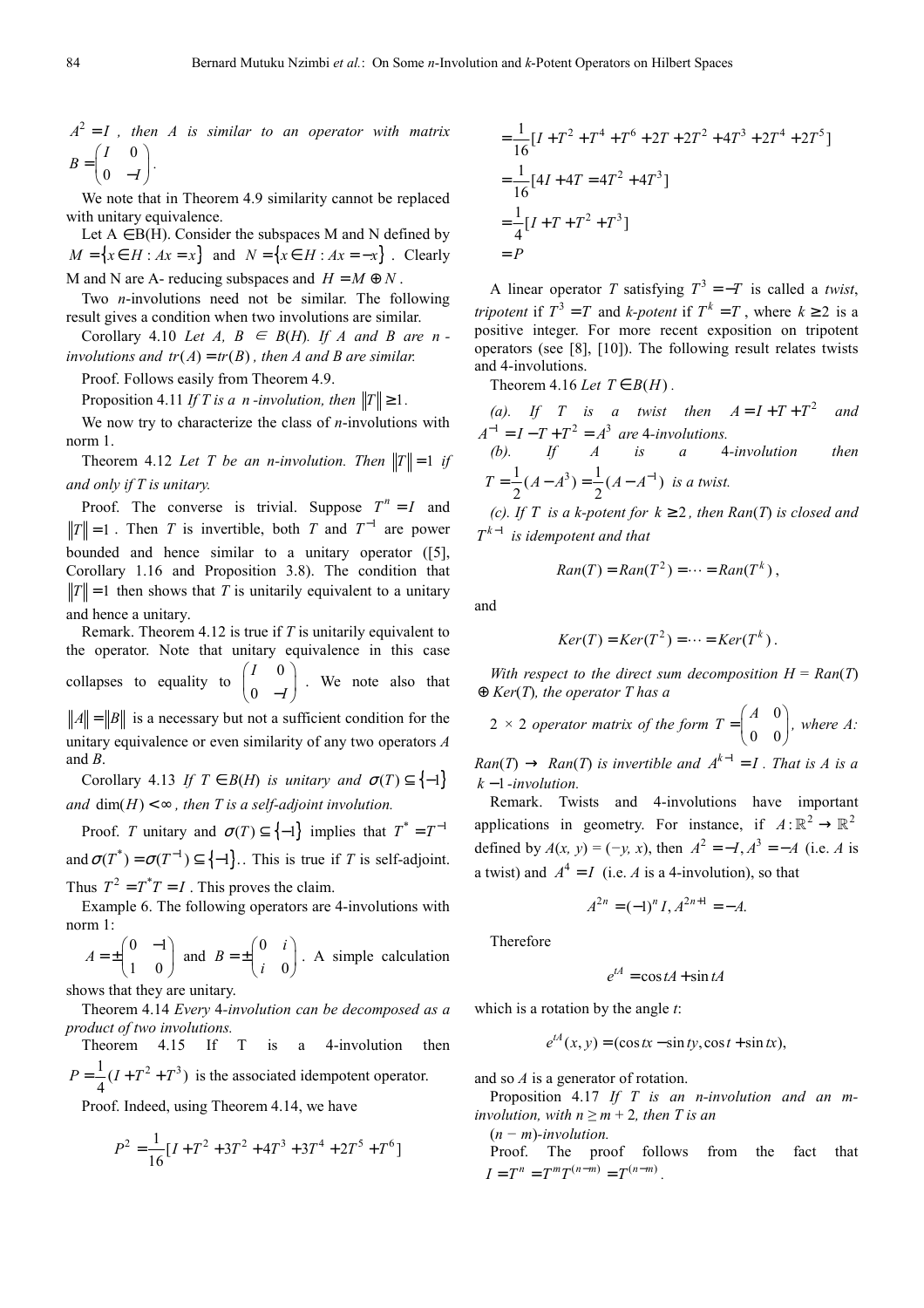Note that the converse to Proposition 4.17 is not generally true. For instance an involution *T* cannot be a 3-involution, unless  $T = I$ .

The following result is trivial.

Proposition 4.18 If T is an *n*-involution then  $T^n$  is an *involution.* 

Theorem 4.19 *If T is an involution with associated idempotent P, then*  $Ran(T) = Ker(I - P)$  *and*  $Ran(P) = Ker(I)$ *− T*)*.* 

Proof.  $x \in Ran(T) \Leftrightarrow x = Tx$ 

$$
\Leftrightarrow x = (2P - I)x
$$
  
\n
$$
\Leftrightarrow (I - (2P - I))x = 0
$$
  
\n
$$
\Leftrightarrow (I - P)x = 0
$$
  
\n
$$
\Leftrightarrow x \in Ker(I - P).
$$

The second part follows by substituting  $P = \frac{1}{2}(I + T)$ .

$$
x \in Ran(P) \Leftrightarrow x = Px
$$

$$
\Leftrightarrow x = \frac{1}{2}(I+T)x
$$

$$
\Leftrightarrow (I-T)x = 0
$$

$$
\Leftrightarrow x \in Ker(I-T).
$$

Theorem 4.20 If  $T = AB$ , where A and B are invertible *operators, then T is similar to BA.* 

Theorem 4.21 *If T is a product of two involutions then T*  and  $T^{-1}$  are similar.

Proof. If  $T = AB$ , where *A* and *B* are involutions, then using Theorem 4.20, we have  $T^{-1} = BA = A(AB)A = ATA^{-1}$ . This establishes the claim.

Corollary 4.22 If T is a 4-involution, then T and  $T^{-1}$  are *similar.* 

Proof. From Theorem 4.14, every 4-involution is decomposable as a product of two involutions. Invoking Theorem 4.21, the claim follows.

Theorem 4.23 *Every idempotent operator T is k-potent, for every integer*  $k \geq 2$ .

Theorem 4.23 asserts that every projection operator is *k*potent, for every integer  $k \ge 2$ . But not every *k*-potent, for every integer  $k > 2$  is necessarily a projection.

The following results show that if two idempotent operators have equal range then they are similar.

Theorem 4.24 *If H is a Hilbert space and J is an idempotent on H with range M and P<sub>M</sub> is the orthogonal projection of H onto M, then J and*  $P<sub>M</sub>$  *are similar operators.* 

Corollary 4.25 *If A, B*  $\in$  *B*(*H*) *and*  $A^2 = A$  *and*  $B^2 = B$ *with Ran* $(A)$  = *Ran* $(B)$ *, then A is similar to B.* 

Theorem 4.27 *Let T be an n-involution. Then T is unitary if*  1

and only if 
$$
||T|| = \frac{1}{||(T^{n-1})^{-1}||}
$$
.

Proof. The fact that *T* is a unitary involution implies that

 $T^*T = TT^* = I$  and  $T^n = I$ . Thus

 $T = (T^{n-1})^{-1}$ . Using the substitution  $T = (T^{n-1})^{-1}$ , we have  $T^*(T^{n-1})^{-1} = I$ . Taking norms both sides, we have that \*  $1\sqrt{-1}$ 1  $T^*$  =  $\|T\|$  =  $\frac{1}{\|(T^{n-1})^{-}}$  $=\|T\| = \frac{1}{\|(T^{n-1})^{-1}\|}$ , which proves the claim.

Recall that  $T \in B(H)$  is a 2-isometry if  $T^*{}^2T^2 - 2T^*T + I = 0$ .

Proposition 4.28 *An operator T is an n-involution if and only if*  $T^*$  *is an n-involution.* 

Theorem 4.29 *Let T be a* 2*-isometry. If T is an involution, then T is unitary.* 

Proof. Using Proposition 4.28 and a simple computation gives  $2(I - T^*T) = 0$  or  $T^*T = I$ . Thus *T* is an invertible isometry, which must be unitary. This proves the claim.

Theorem 4.30 *Let T be a self-adjoint operator. Then T is an involution if and only if T is unitary.* 

Proof. Suppose  $T = T^*$  and  $T^2 = I$ . Then  $T^*T = TT^* = I$ . Thus *T* is unitary. Conversely, suppose  $T = T^*$  and  $T^*T = TT^* = I$ . Then  $T^2 = I$ , which proves our claim.

Theorem 4.30 says that *T* is a self-adjoint involution if and only if it is a symmetry. This means that the class of unitary operators and the class of involutions intersect at the class of symmetries. We note that there are operators which are involutions but are not isometric and hence not symmetric. For instance, the operator  $T = \begin{pmatrix} 1 & 1 \\ 1 & 1 \end{pmatrix}$  $T = \begin{pmatrix} 1 & 1 \\ 0 & -1 \end{pmatrix}$  $(1 \quad 1)$  $=\begin{pmatrix} 1 & 1 \\ 0 & -1 \end{pmatrix}$  is an

involution which is not an isometry (and hence not a symmetry).

Remark. It has been shown by Singh et al [8] that the product of two tripotent operators is a tripotent operator if and only if they commute. The sum of involutions need not be an involution, even if they commute. However, it is clear that every *n*-involution is a sum of two complementary idempotent operators and that every *n*-involution is an  $n + 1$ potent operator. We aver that the claim by Singh etal [8] is equivalent to saying that the product of two commuting involutions is a tripotent operator.

Operators *A* and *B* are said to *quasicommute* if  $AB = BA + T$ , where *T* is a compact operator (see also [4], Definition 1.23). Operators *A* and *B* are said to *anti-commute*  if  $AB = -BA$  (or equivalently,  $AB + BA = 0$ ).

Example 7. Consider the operators *Q* and *U* defined on  $L^2(\partial D)$  by  $(Qf)(t) = \overline{f(t)}$  and

 $(Uf)(t) = if (t)$ , for all  $f \in L^2(\partial D)$ . A simple computation shows that *Q* is an involution and *U* is unitary and that  $(OU) f = O(if) = i\overline{f} = -i\overline{f}$  and  $(UO) f = U(\overline{f}) = i\overline{f}$ .

Clearly  $UQ = QU + T$ , where  $(Tf)(t) = 2if(t)$ . Thus *Q* quasicommutes *U*. Note however, that  $[Q^2, U] = 0$ .

Theorem 4.32 *Let Q be an involution and U is unitary operator. Then UQ* = *QU if and only if Q is a symmetry or U*   $= I$ .

Proof. Suppose  $UQ = QU$ . We pre-multiply by Q and post-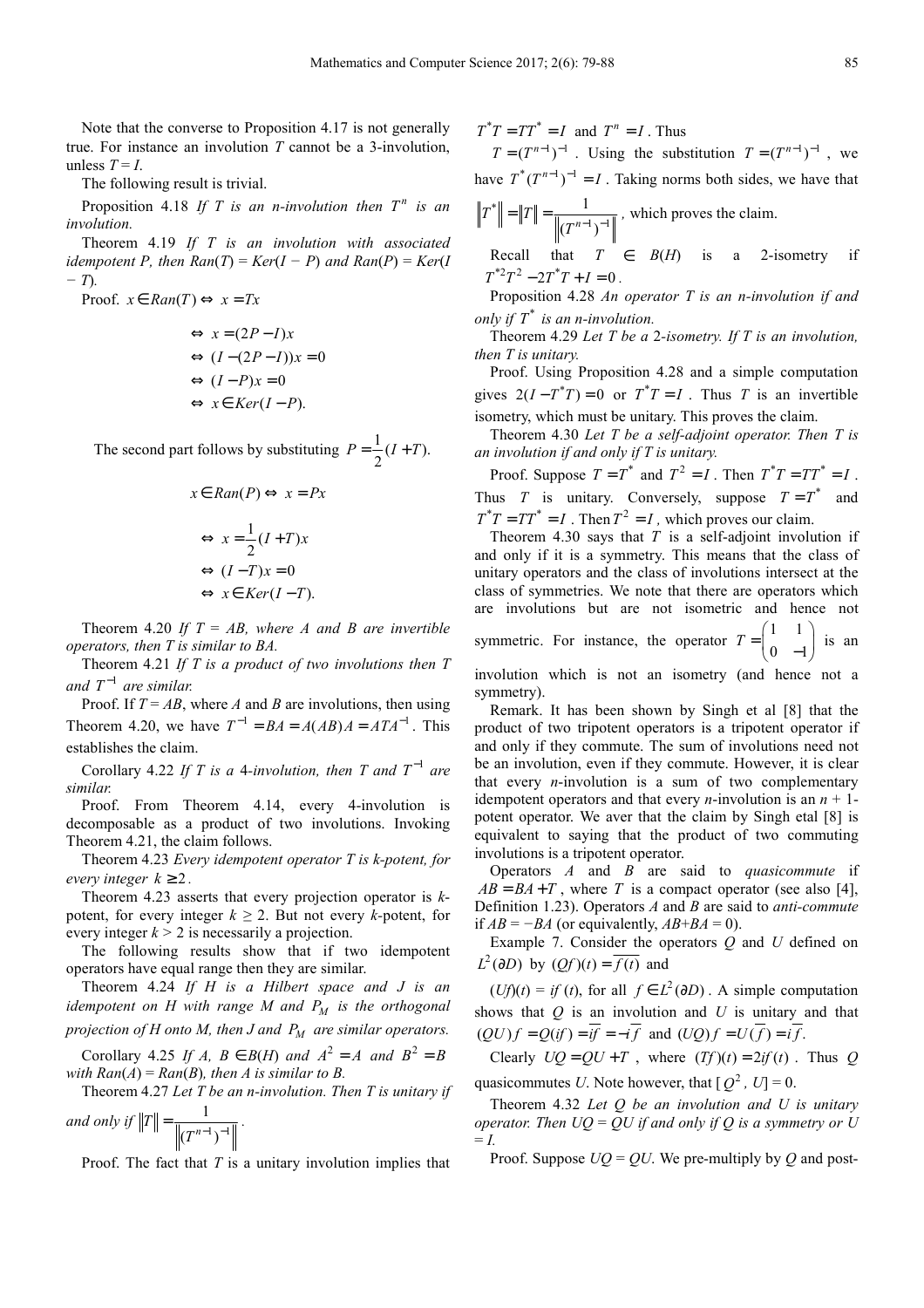multiply by *Q* and use the fact that  $Q^2 = I$ . Applying the Fuglede-Putnam Theorem ([5], Theorem 0.15), taking adjoints and then solving the resulting equalities, we have that  $Q^* = U^* Q^* U = U^* Q U$  or  $U = I$ . This only holds if the invertible operator *Q* satisfies  $Q^* = Q$  (that is, *Q* is a symmetry) or  $U = I$ .

Proposition 4.33 *Let A and B be anti-commuting idempotent operators. Then*  $A + B$  *is idempotent.* 

The following results are our adaption from linear topological spaces (see [3]) to real or complex Hilbert spaces.

Theorem 4.34 *([3], Theorem 1) Suppose that*  $A \in B(H)$  *is an n-involution where H is a complex Hilbert space. Let*   $2\pi$ ik

 $\varepsilon = e^{-n}$  *. Then there exist subspaces*  $H_1, H_2, \dots, H_n \subseteq H$ *such that* 

$$
H = H_1 \oplus H_2 \oplus \cdots \oplus H_n
$$

and

$$
A\Big|_{H_k} = \varepsilon^k I\Big|_{H_k}, 0 \le k \le n-1
$$

Proof. Consider the operators

$$
Q_n = \frac{1}{n} \left( \sum_{j=0}^{n-1} \varepsilon^{n-k} A \right)^j, 1 \le k \le n.
$$

A simple computation and assuming that  $A^0 = I$ , we have  $Q_1 = A^0 = I$ .

$$
Q_2 = \frac{1}{2} \Big[ \left( \varepsilon^{2-k} A \right)^0 + \left( \varepsilon^{2-k} A \right) \Big]_{k=1,2}
$$

$$
= \frac{1}{2} \Big[ \left( \varepsilon^1 A \right)^0 + \left( \varepsilon^0 A \right)^0 + \left( \varepsilon A \right) + \left( \varepsilon^0 A \right)^1 \Big]
$$

$$
= \frac{1}{2} \Big[ I + I + \varepsilon A + A \Big]
$$

$$
= I + \frac{1}{2} (1 + \varepsilon) A
$$

A similar computation gives

$$
Q_3 = I + \frac{1}{3}(1 + \varepsilon + \varepsilon^2)A + \frac{1}{3}(1 + \varepsilon^2 + \varepsilon^4)A^2
$$

and

$$
Q_4 = I + \frac{1}{4} (1 + \varepsilon + \varepsilon^2 + \varepsilon^3) A + \frac{1}{4} (1 + \varepsilon^2 + \varepsilon^4 + \varepsilon^6) A^2
$$

$$
+ \frac{1}{4} (1 + \varepsilon^3 + \varepsilon^6 + \varepsilon^9) A^3
$$

and so on.

A straightforward verification shows that the  $Q_k$  are

projections (that is,  $Q_k^2 = Q_k$ ). If we set  $H_k = Q_k(H)$ , then one can easily see that the  $H_k$  have the desired properties.

Theorem 4.35 *Let*  $T \in B(H)$  *be an n-involution. Then* 

(a). 
$$
Ker(T^{n+1})
$$
 and  $Ran(T^{n+1})$  are T-invariant.

*(b).*  $Ker(T^{n-1})$  and  $Ran(T^{n-1})$  are  $T^{-1}$ -invariant.

Proof. (a). Note that  $T^n = I$  implies that  $T^{n+1} = T$ . Thus  $Ker(T^{n+1}) = Ker(T)$  and  $Ran(T^{n+1}) = Ran(T)$  which are invariant under *T*.

(b). The result follows from part (a) and the fact that  $T^{n-1} = T^{-1}$ .

We introduce a new relation of operators.

Let *A, B*  $\in$  *B(H).* If *A* = *OB*, where *O* is an invertible operator then *A* and *B* are said to be *Q*-*equivalent* (notation *Q*

 $A \approx B$ ). If *Q* is bounded but not necessarily invertible, we say that *A* and *B* are *Q*-*partial equivalent*. For instance, if *Q*  is an isometry, we say that *A* and *B* are *Q*-*partial isometric equivalent*. Two operators *A* and *B* are said to be *Wilfequivalent* if  $B = V A$ , where *V* is a symmetry (that is,  $V = V^* = V^{-1}$ .

Note that *Q*-equivalence preserves invertibility of operators. Note also that metric equivalence implies *Q*equivalence of operators. Note that these two relations coincide if *Q* is a unitary operator.

Theorem 4.36 *Any two invertible operators*  $T, S \in B(H)$ *are Q-equivalent.* 

Corollary 4.37 *Any two n-involutions T, S*  $\in$  *B(H) are Qequivalent.* 

Proof. Since *n*-involutions are invertible operators, the result follows from Theorem 4.36.

Note that *Q*-equivalence of *A* and *B* is equivalent to the existence of invertible operators  $Q_1$  and  $Q_2$  such that  $A = Q_1 B$  and  $B = Q_2 A$ . We note that *Q*-equivalence, *Q*partial equivalence and *Q*-partial isometric equivalence are not equivalence relations because they are not symmetric relations.

Theorem 4.38 *If Q is an involution operator then Qequivalence is an equivalence relation on B*(*H*)*.* 

Proof. Clearly  $A = IA$ . Thus  $A \approx A$ . This shows that  $\approx$  is *Q Q* reflexive. Now suppose  $\int_{A}^{Q}$   $\approx$  *B*  $\cdot$  Then *A* = *QB* and  $B = Q^{-1}A = QA$  . Thus  $B \approx A$ . This proves that  $\approx \frac{Q}{\approx}$  is symmetric. Finally, suppose that  $A \approx B$  and  $B \approx C$ . We show that  $A \in \mathcal{C}$ . By hypothesis, there exists invertible operators *Q*  $Q_1$  and  $Q_2$  such that  $A = Q_1 B$  and  $B = Q_2 C$ . Thus  $A = Q_1 B = Q_1 Q_2 C$ , which proves that  $A \approx C$ . This shows that *Q*  $\approx$  is transitive. Therefore  $\approx$  is an equivalence relation. *Q*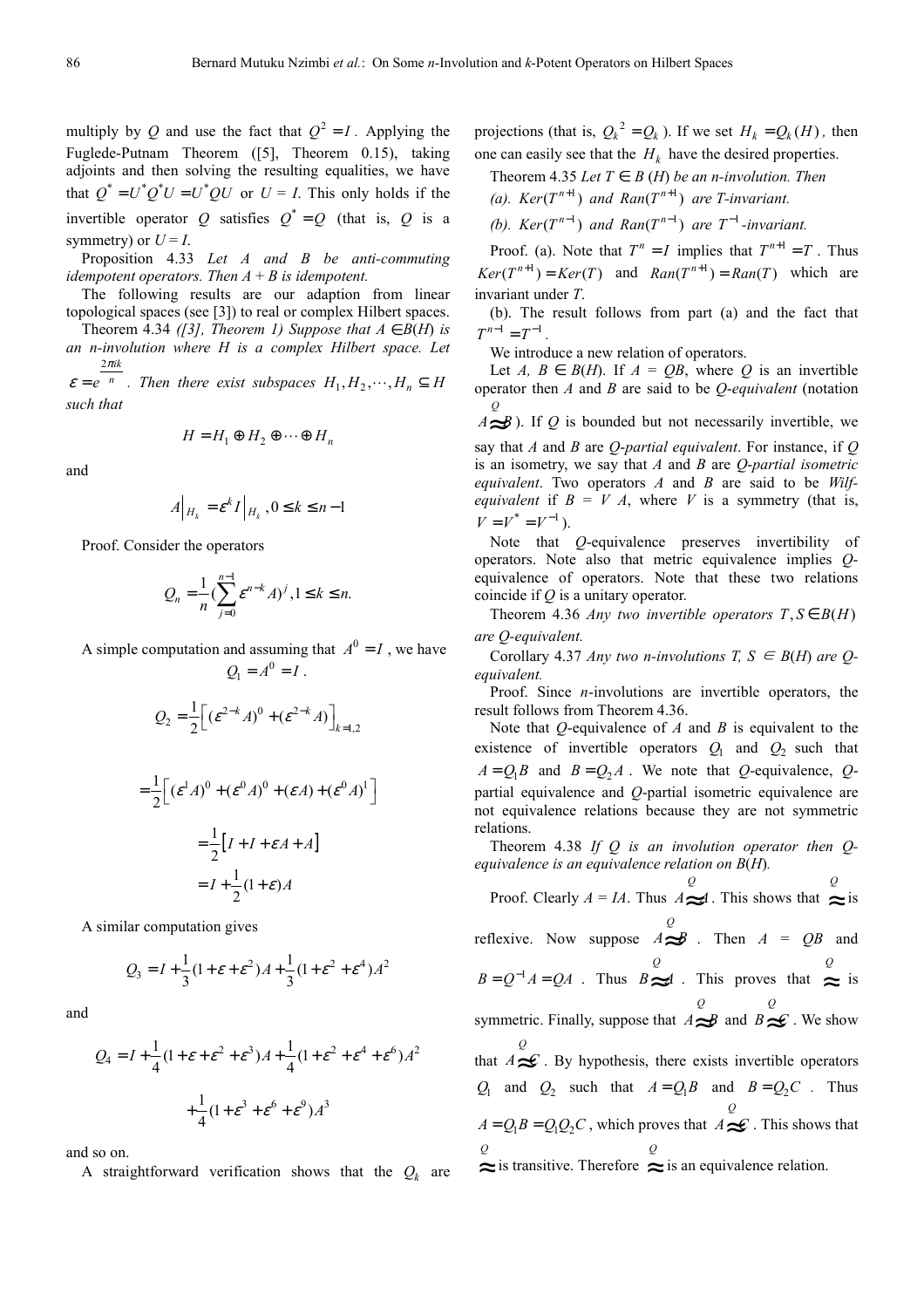Remark. Wilf-equivalence is an equivalence relation stronger than *Q*-equivalence.

Question. Does *Q*-equivalence preserve self-adjointness, invertibility, norm, numerical range, etc. of operators? How is it related to other operator equivalence relations?

It is clear that Q-equivalence preserves invertibility but it does not preserve norm, spectrum, and self-adjointness of operators and numerical range of operators. To see this, let

$$
A = Q = \begin{pmatrix} 0 & 1 \\ 1 & 0 \end{pmatrix}
$$
 and 
$$
B = \begin{pmatrix} 1 & 0 \\ 0 & 1 \end{pmatrix}
$$
. A simple calculation

shows that  $A \cong B$ , but *W*(*A*) =  $[-1,1] ≠ {1} = W(B)$ . This example also reveals that *Q-*equivalent operators need not have equal spectra, even if *Q* is unitary. If *Q* is unitary, then  $||A|| = ||B||$ .

Remark. We note that *Q*-equivalence of operators is weaker than similarity. To see this, suppose  $A = QB$ . Then  $A$  $= QB = QBQQQ^{-1} = Q(BQ)Q^{-1}$ . It is a well-known result (see [1], Lemma 1) if  $A = BC$  for some involutions *B* and *C* , then *A* is similar to*CB* . We generalize this result below as follows.

Proposition 4.39 *If A and B are Q-equivalent then A is similar to BQ.* 

The converse of Theorem 4.39 is also true. This leads to the following strong result.

Corollary 4.40 *Two operators A and B are Q-equivalent if and only if A is similar to BQ.* 

Proof. We prove the converse since the other direction has been proved in the remark above. Suppose, without loss of generality that  $A = Q(BQ)Q^{-1}$ . Then a simple computation shows that  $A = OB$ . This proves the claim.

Proposition 4.41 *Let A and B in B*(*H*) *be n-involutions. If A and B are U-equivalent for some unitary operator U, then they are metrically equivalent.* 

The converse of Theorem 4.41 is not generally true. The unilateral shift and identity operators on  $\ell^2(\mathbb{N})$  are metrically equivalent but not *U*-equivalent for any unitary operator *U*. We note that the converse of the above statement holds in finite dimensional Hilbert spaces.

Corollary 4.42 *Two operators A and B on H are Uequivalent for some unitary operator U if and only if they are normal and metrically equivalent.* 

Proof. We prove the converse. Part of the other direction follows from Proposition 4.39 with  $Q = U$ , where *U* is a unitary operator. Now suppose *A* and *B* are metrically equivalent normal operators. Then by ([7], Corollary 2.6), there exists a unitary operator *U* such that

 $A = UB$ .

Corollary 4.43 *If two n-involutions A and B acting on a Hilbert space H are U-equivalent for some unitary operator U* then  $||A|| = ||B||$ .

Proof. Follows from the proof of Proposition 4.41.

## **5. Discussion**

The notion of an operator *T* satisfying  $T^n = I$  is applicable in solving singular integral equations with a Carleman shift that involve an involutive operator *Q* such that  $Q^2 = I$ , or more generally,  $Q^n = I$ . Such equations can be written in the form

$$
K\phi = (A + QB)\phi = f
$$

or more generally

$$
K\phi = (A_1 + QA_2 + Q^2A_3 + \dots + Q^{n-1}A_n)\phi = f
$$

where  $A_1, A_2, \dots, A_n$  are bounded linear operators in a Banach space under consideration (see [4]). Projection operators (associated with involutions) are useful in vast areas of physics-in quantum theory, many-body physics, applications in group theory, projective geometry, statistical mechanics of irreversibility, to mention but a few. Quadratic forms with idempotent and tripotent operator matrices are extensively used in the theory of statistics, especially in the area of multivariate normal distributions (see [9]).

## **6. Conclusion**

In this paper, the structure of some *n* -involution and *k* potent operators and their relationships has been shown. It has been shown that any normaloid *n* -involution is unitary. It has been shown that unitary equivalence, similarity and quasisimilarity preserve the *n* -involutory property of operators and that metric equivalence preserves this property for self-adjoint operators. Several conditions under which an *n* -involution has norm one has been proved. The notion of *Q* -equivalence is introduced and it is shown that if two *n* involutions are *U* -equivalent for some unitary operator then they have the same norm.

### **Acknowledgements**

The author wishes to pay tribute to the Gandhi Smarak Nidhi Fund, Southern Africa Mathematical Sciences Association (SAMSA) - Kovalevskaia Research Fund and the Eastern Africa University Mathematics Programme (EAUMP) for funding this research.

#### **References**

- [1] S. Furtado, Products of two involutions with prescribed eigenvalues and some applications, Linear Algebra and its Applications, 429(2008), 1663-1678.
- [2] T. Furuta, *Invitation to linear operators: from matrices to bounded linear operators on a Hilbert space*, Taylor Francis, London, 2001.
- [3] M. I. Kadets and K. E. Kaibkhanov, *Continuation of a linear operator to an involution*, Mathematical Notes 61, No. 5 (1997), 560–565.